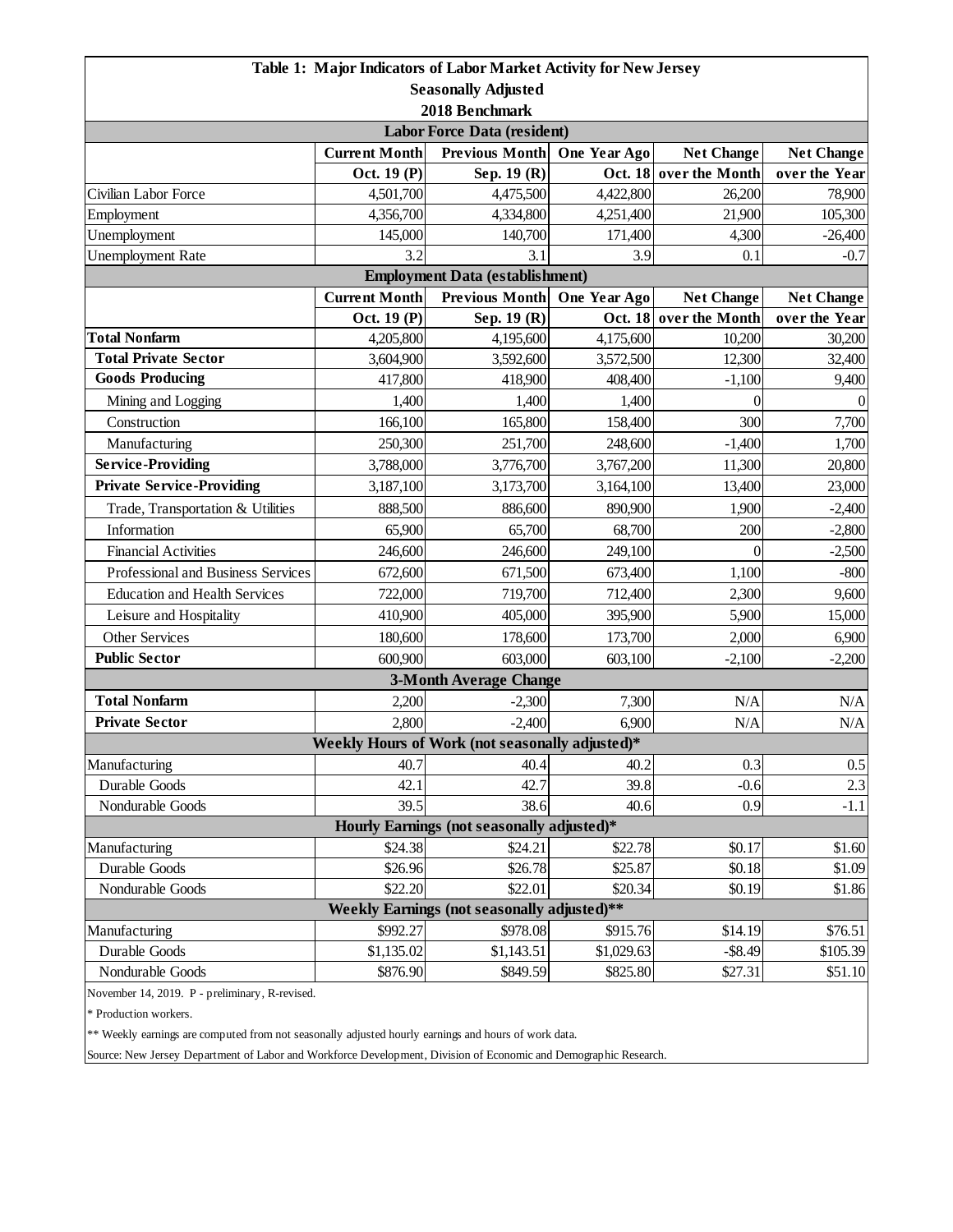| Table 2: New Jersey Civilian Labor Force Trends |                                 |                                     |                                                                                     |                                                                                         |                         |                            |  |
|-------------------------------------------------|---------------------------------|-------------------------------------|-------------------------------------------------------------------------------------|-----------------------------------------------------------------------------------------|-------------------------|----------------------------|--|
| 2018 Benchmark                                  |                                 |                                     |                                                                                     |                                                                                         |                         |                            |  |
|                                                 |                                 | <b>Not Seasonally Adjusted</b>      |                                                                                     |                                                                                         |                         | <b>Seasonally Adjusted</b> |  |
|                                                 | Oct. 19 (P)                     | Sep. 19 (R)                         | <b>Oct. 18</b>                                                                      | Oct. 19 (P)                                                                             | Sep. 19 (R)             | <b>Oct. 18</b>             |  |
| Civilian Labor Force                            | 4,558,000                       | 4,507,900                           | 4,412,300                                                                           | 4,501,700                                                                               | 4,475,500               | 4,422,800                  |  |
| Resident Employment                             | 4,408,000                       | 4,363,200                           | 4,258,100                                                                           | 4,356,700                                                                               | 4,334,800               | 4,251,400                  |  |
| Unemployment                                    | 150,000                         | 144,700                             | 154,200                                                                             | 145,000                                                                                 | 140,700                 | 171,400                    |  |
| Unemployment Rate (%)                           | 3.3                             | 3.2                                 | 3.5                                                                                 | 3.2                                                                                     | 3.1<br>62.9             | 3.9                        |  |
| Labor Force Participation Rate (%)              | 64.1                            | 63.4                                |                                                                                     | 62.2<br>63.3                                                                            |                         | 62.4                       |  |
| Employment/Population Ratio (%)                 | 62.0                            | 61.4                                | 61.2<br>60.0                                                                        |                                                                                         | 61.0<br>60.0            |                            |  |
|                                                 | <b>Labor Force</b>              |                                     |                                                                                     | <b>New Jersey Civilian Labor Force Annual Averages 1998 - 2018</b><br><b>Employment</b> |                         |                            |  |
| Year<br>1998                                    |                                 |                                     | 4,055,100                                                                           |                                                                                         | Unemployment<br>192,300 | Rate $(\%$ )<br>4.5        |  |
| 1999                                            | 4,247,400<br>4,288,700          |                                     | 4,096,300                                                                           |                                                                                         | 192,400                 | 4.5                        |  |
| 2000                                            | 4,282,100                       |                                     |                                                                                     |                                                                                         | 158,400                 | 3.7                        |  |
| 2001                                            |                                 |                                     | 4,123,700                                                                           |                                                                                         | 182,600                 | 4.3                        |  |
| 2002                                            | 4,288,800<br>4,346,200          |                                     | 4,106,200                                                                           |                                                                                         | 251,100                 | 5.8                        |  |
| 2003                                            | 4,347,200                       |                                     | 4,095,200<br>4,093,700                                                              |                                                                                         | 253,500                 | 5.8                        |  |
|                                                 |                                 |                                     |                                                                                     |                                                                                         | 210,300                 |                            |  |
| 2004                                            | 4,349,200                       |                                     |                                                                                     | 4,138,800                                                                               |                         | 4.8                        |  |
| 2005                                            | 4,391,600                       |                                     | 4,194,900                                                                           |                                                                                         | 196,700                 | 4.5                        |  |
| 2006                                            | 4,445,900                       |                                     | 4,236,500                                                                           |                                                                                         | 209,400                 | 4.7                        |  |
| 2007                                            | 4,441,800                       |                                     | 4,251,800                                                                           |                                                                                         | 190,000                 | 4.3                        |  |
| 2008                                            | 4,504,400                       |                                     | 4,264,000                                                                           |                                                                                         | 240,500<br>412,100      | 5.3                        |  |
| 2009                                            | 4,550,600                       |                                     |                                                                                     | 4,138,600                                                                               |                         | 9.1                        |  |
| 2010                                            | 4,555,300                       |                                     | 4,121,500                                                                           |                                                                                         | 433,900<br>426,800      | 9.5                        |  |
| 2011                                            | 4,565,300                       |                                     |                                                                                     | 4,138,500                                                                               |                         | 9.3                        |  |
| 2012                                            | 4,588,000                       |                                     | 4,160,000                                                                           |                                                                                         | 428,000                 | 9.3                        |  |
| 2013                                            | 4,548,600                       |                                     | 4,173,800                                                                           |                                                                                         | 374,700                 | 8.2                        |  |
| 2014                                            | 4,487,000                       |                                     | 4,183,500                                                                           |                                                                                         | 303,500                 | 6.8                        |  |
| 2015                                            | 4,489,000                       |                                     | 4,229,200                                                                           |                                                                                         | 259,800                 | 5.8                        |  |
| 2016                                            | 4,474,700                       |                                     | 4,252,100                                                                           |                                                                                         | 222,600                 | 5.0                        |  |
| 2017                                            |                                 | 4,247,500<br>4,453,500<br>4,422,900 |                                                                                     |                                                                                         | 206,000                 | 4.6                        |  |
| 2018                                            |                                 |                                     | 4,239,600<br>Seasonally Adjusted Civilian Labor Force Data for New Jersey 2018-2019 |                                                                                         | 183,400                 | 4.1                        |  |
|                                                 |                                 |                                     |                                                                                     |                                                                                         | Unemployment            |                            |  |
| Date<br>Jan 2018                                | <b>Labor Force</b><br>4,429,800 |                                     |                                                                                     | <b>Employment</b><br>4,226,400                                                          |                         | Rate %<br>4.6              |  |
| Feb                                             | 4,425,500                       |                                     |                                                                                     |                                                                                         | 203,400<br>199,300      | 4.5                        |  |
| Mar                                             | 4,422,900                       |                                     | 4,226,100<br>4,227,800                                                              |                                                                                         | 195,200                 | 4.4                        |  |
| Apr                                             | 4,421,000                       |                                     | 4,230,100                                                                           |                                                                                         | 190,900                 | 4.3                        |  |
| May                                             | 4,418,900                       |                                     | 4,232,200                                                                           |                                                                                         | 186,700                 | 4.2                        |  |
| Jun                                             | 4,417,100                       |                                     | 4,234,700                                                                           |                                                                                         | 182,300                 | 4.1                        |  |
| $_{\rm{Jul}}$                                   | 4,416,700                       |                                     | 4,238,600                                                                           |                                                                                         | 178,100                 | 4.0                        |  |
| Aug                                             | 4,417,500                       |                                     | 4,242,800                                                                           |                                                                                         | 174,800                 | 4.0                        |  |
| Sep                                             | 4,419,900                       |                                     | 4,247,500                                                                           |                                                                                         | 172,400                 | 3.9                        |  |
| Oct                                             | 4,422,800<br>4,424,300          |                                     | 4,251,400                                                                           |                                                                                         | 171,400                 | 3.9                        |  |
| Nov<br>Dec                                      | 4,424,800                       |                                     | 4,252,200<br>4,252,000                                                              |                                                                                         | 172,100<br>172,800      | 3.9<br>3.9                 |  |
|                                                 |                                 |                                     |                                                                                     |                                                                                         |                         |                            |  |
| Jan 2019                                        | 4,434,900                       |                                     | 4,259,300                                                                           |                                                                                         | 175,600                 | 4.0                        |  |
| Feb                                             | 4,444,300                       |                                     | 4,265,000                                                                           |                                                                                         | 179,300                 | 4.0                        |  |
| Mar                                             | 4,451,700                       |                                     | 4,271,100                                                                           |                                                                                         | 180,600                 | 4.1                        |  |
| Apr                                             | 4,449,500                       |                                     | 4,274,800                                                                           |                                                                                         | 174,700                 | 3.9                        |  |
| May                                             | 4,447,100                       |                                     | 4,279,800                                                                           |                                                                                         | 167,400                 | 3.8                        |  |
| Jun                                             | 4,443,400                       |                                     | 4,286,900                                                                           |                                                                                         | 156,500                 | 3.5                        |  |
| $_{\rm{Jul}}$                                   | 4,445,700                       |                                     | 4,298,800                                                                           |                                                                                         | 146,900                 | 3.3                        |  |
| Aug                                             | 4,456,900                       |                                     | 4,315,000                                                                           |                                                                                         | 141,900                 | 3.2                        |  |
| Sep(R)                                          | 4,475,500                       |                                     | 4,334,800                                                                           |                                                                                         | 140,700                 | 3.1                        |  |
| Oct(P)                                          | 4,501,700                       |                                     | 4,356,700                                                                           |                                                                                         | 145,000                 | 3.2                        |  |
| Nov                                             |                                 |                                     |                                                                                     |                                                                                         |                         |                            |  |
| Dec                                             |                                 |                                     |                                                                                     |                                                                                         |                         |                            |  |

Source: New Jersey Department of Labor and Workforce Development, Division of Economic & Demographic Research. November 14, 2019. P - preliminary, R-revised.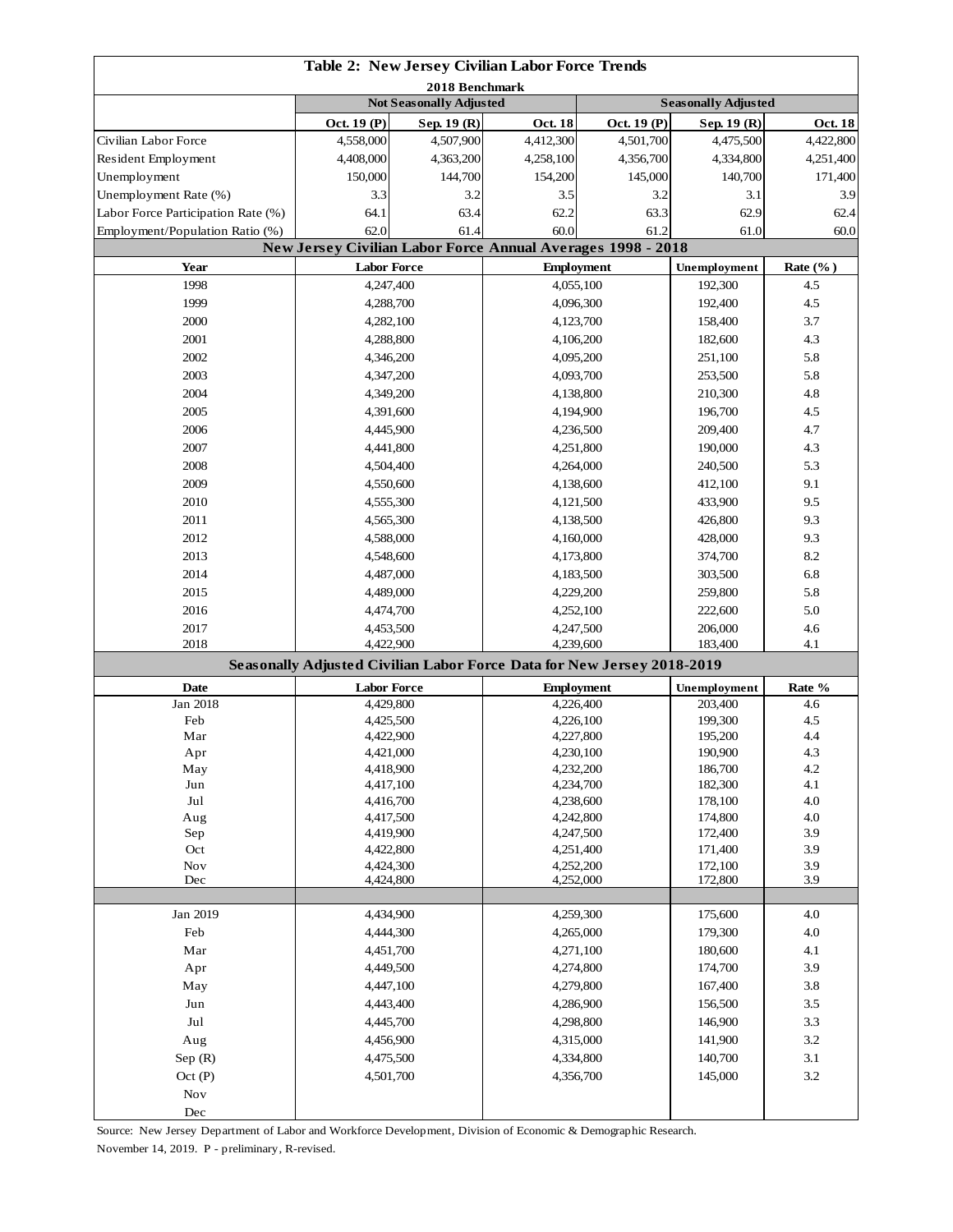| Table 3: New Jersey Nonfarm Employment by Industry for October 2019<br>Not Seasonally Adjusted, 2018 Benchmark |                    |                    |                    |                                    |  |  |
|----------------------------------------------------------------------------------------------------------------|--------------------|--------------------|--------------------|------------------------------------|--|--|
| <b>Current Month</b><br><b>Previous Month</b><br>One Year Ago                                                  |                    |                    |                    |                                    |  |  |
| Industry                                                                                                       | Oct. 19 (P)        | Sep. 19 (R)        | <b>Oct. 18</b>     | <b>Net Change</b><br>over the Year |  |  |
| <b>Total Nonfarm</b>                                                                                           | 4,224,000          | 4,194,100          | 4,192,300          | 31,700                             |  |  |
| <b>Total Private Sector</b>                                                                                    | 3,615,900          | 3,603,900          | 3,581,600          | 34,300                             |  |  |
| Goods Producing                                                                                                | 422,700            | 423,200            | 413,800            | 8,900                              |  |  |
| <b>Mining &amp; Logging</b>                                                                                    | 1,400              | 1,400              | 1,400              |                                    |  |  |
| <b>Construction</b>                                                                                            | 170,900            | 169,700            | 163,300            | 7,600                              |  |  |
| Manufacturing                                                                                                  | 250,400            | 252,100            | 249,100            | 1,300                              |  |  |
| Durable Goods*                                                                                                 | 115,500            | 115,600            | 117,000            | $-1,500$                           |  |  |
| <b>Fabricated Metal Products</b>                                                                               | 21,900             | 21,900             | 21,900             | $\Omega$                           |  |  |
| Machinery Manufacturing                                                                                        | 14,200             | 14,100             | 14,100             | 100                                |  |  |
| Computer and Electronic Products                                                                               | 25,100             | 25,100             | 24,600             | 500                                |  |  |
| Miscellaneous Manufacturing                                                                                    | 18,900             | 18,900             | 18,700             | 200                                |  |  |
| Nondurable Goods*                                                                                              | 134,900            | 136,500            | 132,100            | 2,800                              |  |  |
| Food Manufacturing                                                                                             | 36,600             | 36,700             | 35,800             | 800                                |  |  |
| Printing and Related Support                                                                                   | 12,800             | 12,800             | 13,200             | $-400$                             |  |  |
| <b>Chemical Manufacturing</b>                                                                                  | 43,400             | 44,000             | 42,700             | 700                                |  |  |
| Pharmaceutical and Medicine                                                                                    | 22,300             | 22,300             | 22,300             | $\overline{0}$                     |  |  |
| Service-Providing                                                                                              | 3,801,300          | 3,770,900          | 3,778,500          | 22,800                             |  |  |
| Private Service-Providing                                                                                      | 3,193,200          | 3,180,700          | 3,167,800          | 25,400                             |  |  |
| <b>Trade, Transportation, and Utilities</b>                                                                    | 891,600            | 882,200            | 892,600            | $-1,000$                           |  |  |
| Wholesale Trade*                                                                                               | 216,100            | 214,800            | 216,600            | -500                               |  |  |
| Retail Trade*                                                                                                  | 454,600            | 452,200            | 456,800            | $-2,200$                           |  |  |
| Building Material & Garden Equip. and Supplies Dealers                                                         | 34,000             | 34,400             | 32,900             | 1,100                              |  |  |
| Food and Beverage Stores                                                                                       | 114,700            | 114,200            | 113,400            | 1,300                              |  |  |
| Health and Personal Care Stores                                                                                | 39,100             | 39,300             | 37,800             | 1,300                              |  |  |
| Clothing and Clothing Accessories Stores                                                                       | 46,300             | 46,200             | 48,500             | $-2,200$                           |  |  |
| Sporting Goods, Hobby, Musical Inst., and Book Stores                                                          | 12,800             | 12,700             | 13,600             | $-800$                             |  |  |
| <b>General Merchandise Stores</b>                                                                              | 74,000             | 72,200             | 74,900             | -900                               |  |  |
| Transportation, Warehousing, and Utilities                                                                     | 220,900            | 215,200            | 219,200            | 1,700                              |  |  |
| Utilities*                                                                                                     | 16,200             | 16,100             | 15,500             | 700                                |  |  |
| Transportation & Warehousing*                                                                                  | 204,700            | 199,100            | 203,700            | 1,000                              |  |  |
| <b>Information</b>                                                                                             | 65,800             | 65,800             | 68,500             | $-2,700$                           |  |  |
| Publishing Industries (except Internet)                                                                        | 16,400             | 16,400             | 17,100             | $-700$                             |  |  |
| Telecommunications                                                                                             | 23,600             | 23,700             | 25,200             | $-1,600$                           |  |  |
| Data Processing, Hosting, and Related Services                                                                 | 10,300             | 10,500             | 10,100             | 200                                |  |  |
| <b>Financial Activities</b>                                                                                    | 246,100            | 248,200            | 248,400            | $-2,300$                           |  |  |
| Finance and Insurance*                                                                                         | 187,100            | 186,800            | 189,300            | $-2,200$                           |  |  |
| Financial Investments and Related Activities                                                                   | 38,200             | 38,300             | 37,800             | 400                                |  |  |
| Insurance Carriers and Related Activities                                                                      | 78,500             | 78,100             | 79,000             | $-500$                             |  |  |
| Real Estate and Rental and Leasing*                                                                            | 59,000             | 61,400             | 59,100             | $-100$                             |  |  |
| <b>Professional and Business Services</b>                                                                      | 679,400            | 674,400            | 681,200            | $-1,800$                           |  |  |
| Professional, Scientific, and Technical Services*                                                              | 304,500            | 304,200            | 302,000            | 2,500                              |  |  |
| Management of Companies and Enterprises*                                                                       | 83,300             | 83,000             | 84,100             | -800                               |  |  |
| Administrative Support & Waste Management/Remediation*                                                         | 291,600            | 287,200            | 295,100            | $-3,500$                           |  |  |
| <b>Education and Health Services</b>                                                                           | 726,500            | 714,400            | 717,100            | 9,400                              |  |  |
| Educational Services*                                                                                          | 119,200            | 111,700            | 119,000            | 200                                |  |  |
| Health Care and Social Assistance*                                                                             | 607,300            | 602,700            | 598,100            | 9,200                              |  |  |
| Hospitals                                                                                                      | 166,600<br>98,100  | 165,800            | 162,700            | 3,900                              |  |  |
| Nursing and Residential Care Facilities                                                                        | 99,200             | 97,600             | 96,600             | 1,500                              |  |  |
| Social Assistance<br><b>Leisure and Hospitality</b>                                                            | 404,500            | 97,900             | 98,200<br>387,800  | 1,000<br>16,700                    |  |  |
| Arts, Entertainment, and Recreation*                                                                           | 72,400             | 418,200<br>79,000  | 65,600             | 6,800                              |  |  |
| Accommodation and Food Services*                                                                               |                    |                    |                    | 9,900                              |  |  |
| Food Services and Drinking Places                                                                              | 332,100<br>275,600 | 339,200            | 322,200<br>268,300 | 7,300                              |  |  |
| <b>Other Services</b>                                                                                          | 179,300            | 280,100<br>177,500 | 172,200            | 7,100                              |  |  |
| Repair and Maintenance                                                                                         | 34,700             | 34,400             | 33,100             | 1,600                              |  |  |
| Personal and Laundry Services                                                                                  | 66,300             | 65,800             | 65,000             | 1,300                              |  |  |
| Religious, Grantmaking, Civic, Professional and Similar Org.                                                   | 78,300             | 77,300             | 74,100             | 4,200                              |  |  |
| Government                                                                                                     | 608,100            | 590,200            | 610,700            | $-2,600$                           |  |  |

November 14, 2019 P - preliminary, R-revised. Shaded rows denote supersector series, \* denote sector series.

Source: New Jersey Department of Labor and Workforce Development, Division of Economic and Demographic Research.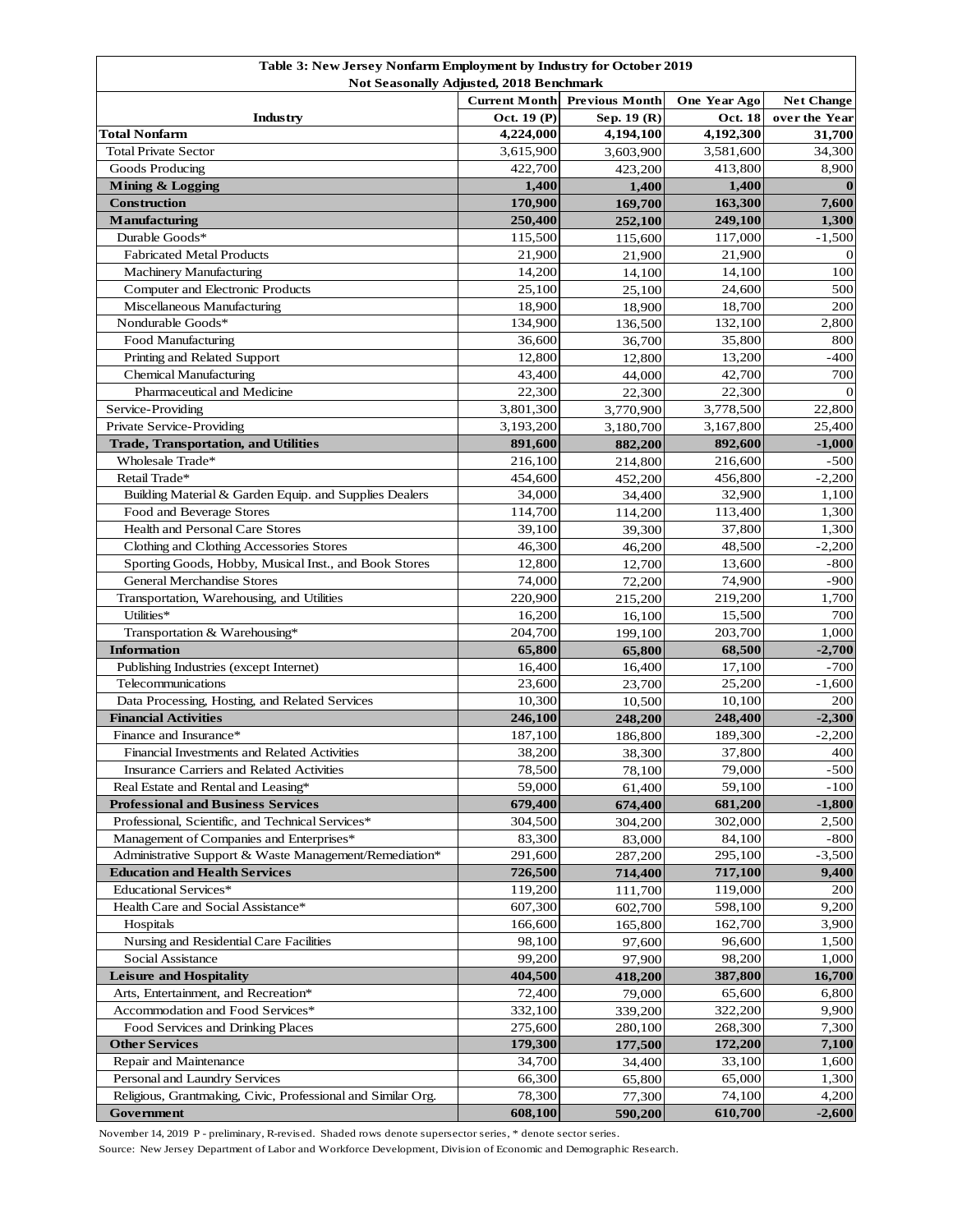| Table 4: New Jersey Nonfarm Employment 2018 Benchmark |              |                       |                                         |              |           |         |  |
|-------------------------------------------------------|--------------|-----------------------|-----------------------------------------|--------------|-----------|---------|--|
| <b>Annual Averages</b>                                |              |                       |                                         |              |           |         |  |
|                                                       | <b>Total</b> | <b>Private Sector</b> |                                         |              |           |         |  |
|                                                       |              |                       |                                         |              | Service-  |         |  |
| Year                                                  |              | <b>Total</b>          | Manufacturing                           | Construction | Providing |         |  |
| 1998                                                  | 3,797,000    | 3,228,800             | 427,400                                 | 136,100      | 2,663,000 | 568,300 |  |
| 1999                                                  | 3,896,500    | 3,322,600             | 420,500                                 | 143,600      | 2,756,300 | 573,900 |  |
| 2000                                                  | 3,989,400    | 3,404,600             | 419,600                                 | 149,600      | 2,833,400 | 584,800 |  |
| 2001                                                  | 3,991,200    | 3,392,900             | 399,200                                 | 158,800      | 2,833,200 | 598,400 |  |
| 2002                                                  | 3,977,500    | 3,368,300             | 365,100                                 | 162,600      | 2,839,100 | 609,100 |  |
| 2003                                                  | 3,970,600    | 3,353,400             | 348,000                                 | 160,500      | 2,843,300 | 617,300 |  |
| 2004                                                  | 3,990,800    | 3,362,400             | 335,800                                 | 165,900      | 2,859,100 | 628,400 |  |
| 2005                                                  | 4,030,700    | 3,394,600             | 327,800                                 | 169,100      | 2,896,000 | 636,100 |  |
| 2006                                                  | 4,061,500    | 3,420,100             | 321,100                                 | 174,900      | 2,922,400 | 641,400 |  |
| 2007                                                  | 4,068,400    | 3,427,000             | 308,400                                 | 172,300      | 2,944,700 | 641,400 |  |
| 2008                                                  | 4,039,300    | 3,396,900             | 295,400                                 | 164,500      | 2,935,300 | 642,500 |  |
| 2009                                                  | 3,884,600    | 3,239,300             | 260,900                                 | 138,600      | 2,838,200 | 645,300 |  |
| 2010                                                  | 3,838,500    | 3,206,000             | 252,200                                 | 129,500      | 2,823,000 | 632,500 |  |
| 2011                                                  | 3,837,000    | 3,225,900             | 246,900                                 | 129,900      | 2,847,800 | 611,100 |  |
| 2012                                                  | 3,879,500    | 3,271,700             | 241,000                                 | 130,400      | 2,899,000 | 607,800 |  |
| 2013                                                  | 3,923,800    | 3,317,000             | 238,800                                 | 137,600      | 2,939,300 | 606,800 |  |
| 2014                                                  | 3,955,900    | 3,348,000             | 238,800                                 | 141,600      | 2,966,100 | 607,900 |  |
| 2015                                                  | 4,000,100    | 3,397,800             | 238,800                                 | 148,400      | 3,009,200 | 602,300 |  |
| 2016                                                  | 4,060,400    | 3,459,400             | 242,100                                 | 153,500      | 3,062,500 | 601,000 |  |
| 2017                                                  | 4,117,200    | 3,515,600             | 244,600                                 | 156,100      | 3,113,500 | 601,600 |  |
| 2018                                                  | 4,154,800    | 3,554,200             | 247,400                                 | 157,900      | 3,147,600 | 600,500 |  |
|                                                       |              |                       | <b>Seasonally Adjusted Monthly Data</b> |              |           |         |  |
| 2018                                                  |              |                       |                                         |              |           |         |  |
| Jan                                                   | 4,138,900    | 3,540,500             | 246,300                                 | 156,200      | 3,136,600 | 598,400 |  |
| Feb                                                   | 4,150,600    | 3,551,700             | 246,600                                 | 159,300      | 3,144,400 | 598,900 |  |
| Mar                                                   | 4,145,000    | 3,547,500             | 246,700                                 | 159,500      | 3,139,900 | 597,500 |  |
| Apr                                                   | 4,148,000    | 3,549,800             | 247,300                                 | 157,200      | 3,143,900 | 598,200 |  |
| May                                                   | 4,147,900    | 3,549,500             | 246,900                                 | 156,900      | 3,144,300 | 598,400 |  |
| Jun                                                   | 4,157,000    | 3,556,300             | 247,400                                 | 157,100      | 3,150,400 | 600,700 |  |
| Jul                                                   | 4,153,700    | 3,551,900             | 246,800                                 | 156,400      | 3,147,300 | 601,800 |  |
| Aug                                                   | 4,153,700    | 3,551,200             | 247,000                                 | 156,200      | 3,146,600 | 602,500 |  |
| Sep                                                   | 4,152,600    | 3,550,400             | 246,700                                 | 156,500      | 3,145,800 | 602,200 |  |
| Oct                                                   | 4,175,600    | 3,572,500             | 248,600                                 | 158,400      | 3,164,100 | 603,100 |  |
| <b>Nov</b>                                            | 4,178,600    | 3,576,300             | 249,100                                 | 160,400      | 3,165,400 | 602,300 |  |
| Dec                                                   | 4,179,100    | 3,575,700             | 249,200                                 | 161,200      | 3,163,900 | 603,400 |  |
| 2019                                                  |              |                       |                                         |              |           |         |  |
| Jan                                                   | 4,191,300    | 3,591,600             | 249,500                                 | 163,200      | 3,177,500 | 599,700 |  |
| Feb                                                   | 4,186,200    | 3,585,100             | 249,800                                 | 162,500      | 3,171,400 | 601,100 |  |
| Mar                                                   | 4,192,500    | 3,591,800             | 249,900                                 | 163,700      | 3,176,800 | 600,700 |  |
| Apr                                                   | 4,201,400    | 3,599,900             | 250,500                                 | 164,100      | 3,183,900 | 601,500 |  |
| May                                                   | 4,194,400    | 3,592,100             | 250,000                                 | 164,400      | 3,176,300 | 602,300 |  |
| Jun                                                   | 4,202,500    | 3,599,700             | 251,000                                 | 164,900      | 3,182,400 | 602,800 |  |
| Jul                                                   | 4,199,300    | 3,596,400             | 252,100                                 | 165,400      | 3,177,500 | 602,900 |  |
| Aug                                                   | 4,197,400    | 3,592,900             | 251,700                                 | 165,500      | 3,174,300 | 604,500 |  |
| Sep(R)                                                | 4,195,600    | 3,592,600             | 251,700                                 | 165,800      | 3,173,700 | 603,000 |  |
| Oct(P)                                                | 4,205,800    | 3,604,900             | 250,300                                 | 166,100      | 3,187,100 | 600,900 |  |
| <b>Nov</b>                                            |              |                       |                                         |              |           |         |  |
| Dec                                                   |              |                       |                                         |              |           |         |  |

November 14, 2019 P - preliminary, R-revised.

Source: New Jersey Department of Labor and Workforce Development, Division of Economic & Demographic Research.